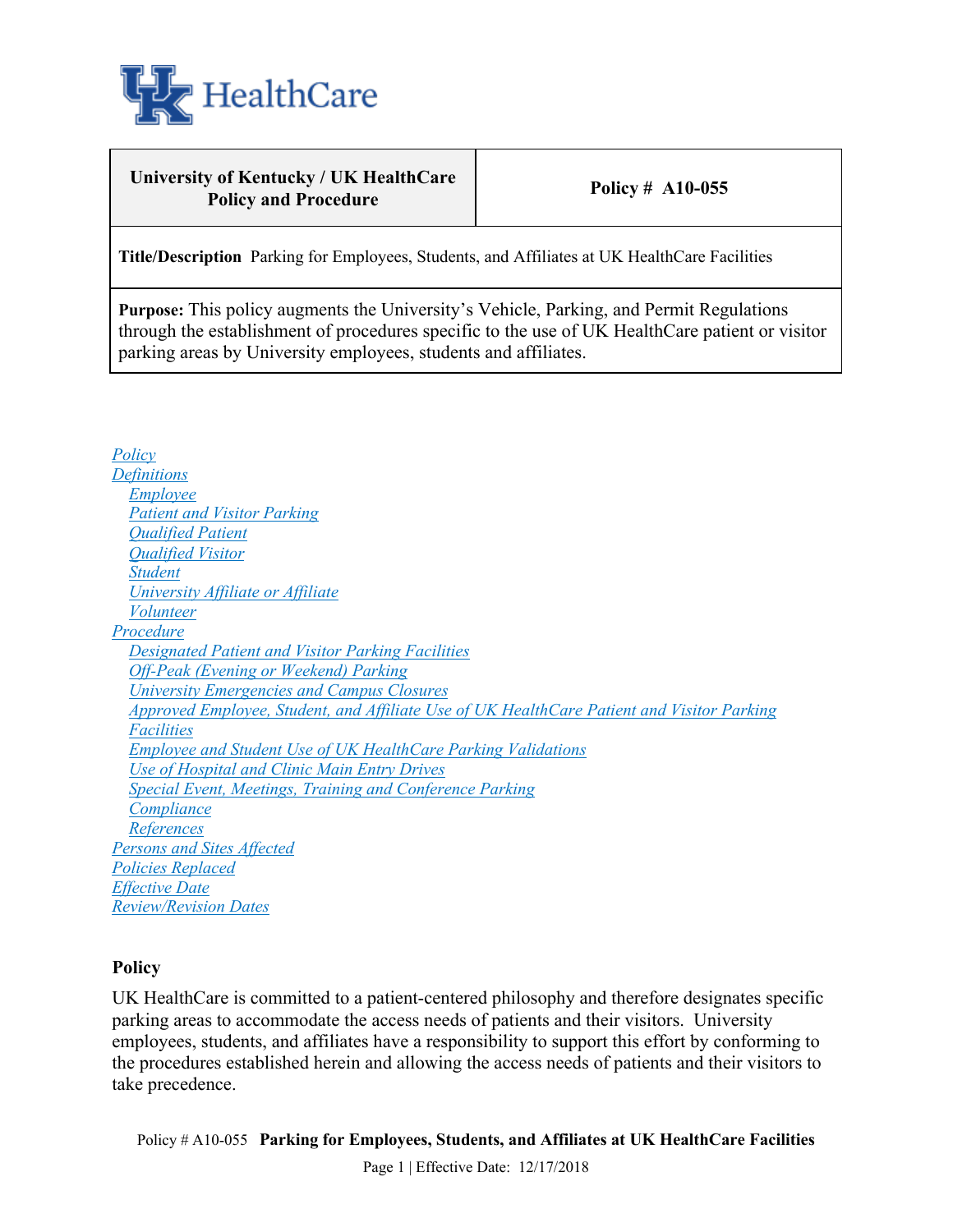### **Definitions**

The following definitions apply to parking status and are for purposes of this policy only.

### *Employee*

Employee means:

- 1. Any regular full-time University of Kentucky faculty or staff whether working oncampus or not;
- 2. Any part-time or temporary faculty or staff whether working on-campus or not, so long as they are not enrolled as a University of Kentucky student;
- 3. Additionally, University of Kentucky post-doctorate students, students who have received a fellowship grant, students who have matriculated to their third year of graduate professional study, or students employed by the University in the position of Graduate, Research, or Teaching Assistant.

### *Patient and Visitor Parking*

Patient and Visitor Parking means parking lots, parking structures, and other parking areas located on or adjacent to the University's main campus that are restricted for exclusive use by qualified patients and qualified visitors unless otherwise authorized by UK Parking and Transportation Services.

# *Qualified Patient*

Qualified Patient means any person attending a bona-fide outpatient medical appointment or receiving inpatient treatment.

# *Qualified Visitor*

Qualified Visitor means any person accompanying a qualified patient to a medical appointment or inpatient treatment or visiting a patient while not working in an official work capacity or attending classes.

#### *Student*

Student means any person enrolled as a student at the University of Kentucky or other affiliated educational institution with curriculum requirements being completed at the University of Kentucky, unless otherwise included in the definition of employee above.

# *University Affiliate or Affiliate*

University Affiliate or Affiliate means any person employed by the state or federal government or a private company whose regular, frequent or permanent assignment, office or primary workstation is on the University of Kentucky campus. This includes, but is not limited to, contractors, vendors and construction workers.

#### *Volunteer*

Volunteer means any person who provides services to the University on a voluntary basis without remuneration or educational credit. Employee or student status shall take precedence over volunteer status should more than one (1) category apply.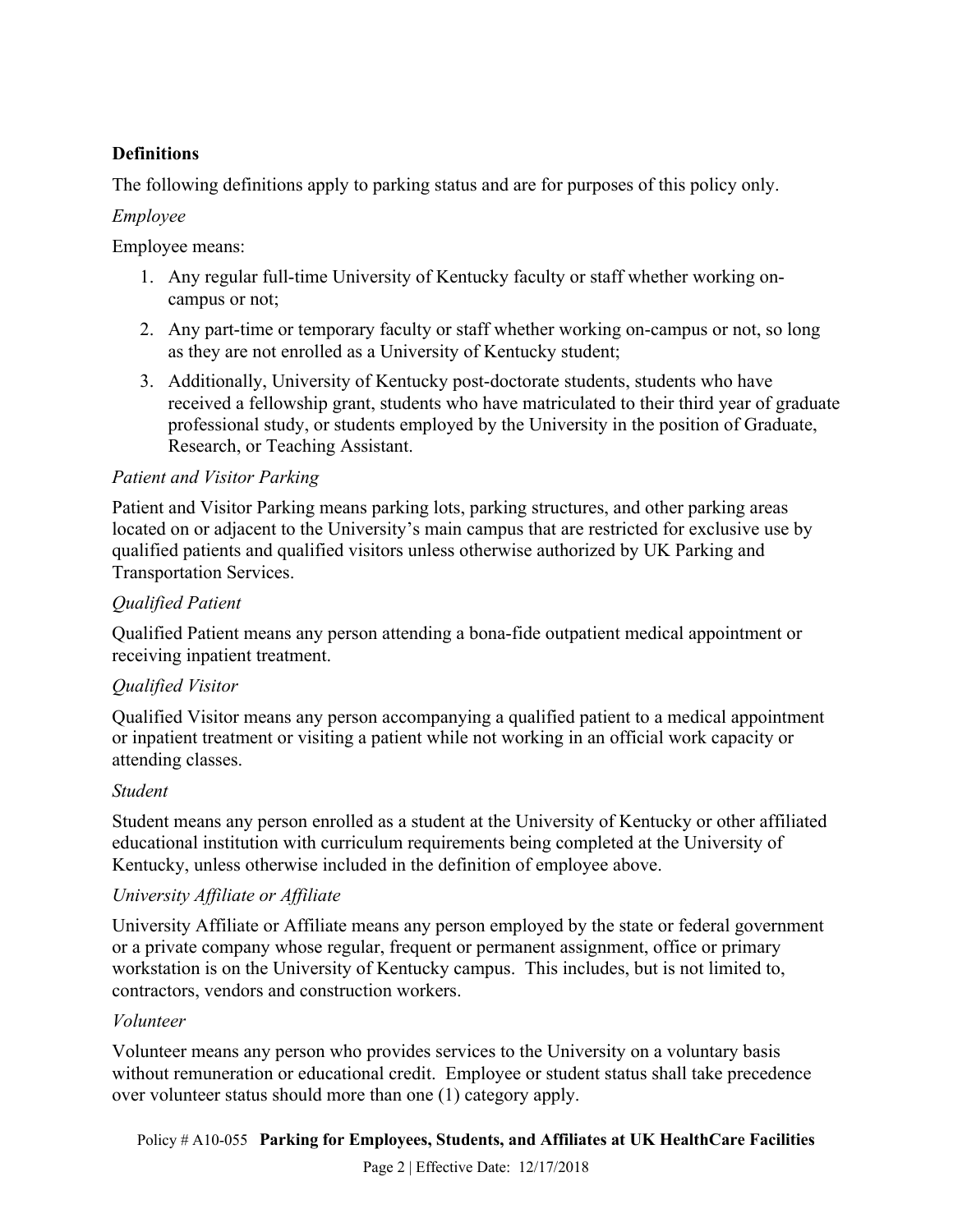### **Procedure**

In general, employees, students and affiliates are prohibited from parking in any patient and visitor parking area while working in an official capacity or attending class unless otherwise authorized by Parking and Transportation Services and displaying the appropriate parking credentials.

Parking and Transportation Services provides parking options and promotes commuting alternatives and intra-campus mobility for the University. If choosing to commute by automobile, employees, students, and affiliates, including those eligible for disabled accessible parking, are required to park in designated employee or student parking areas and display a valid University of Kentucky parking permit during restricted hours.

Additional parking and transportation related information, regulations, policies, maps, parking options and rates (including reserved parking for clinical faculty), and other related services and programs can be found by visiting the UK Parking and Transportation Services website.

### *Designated Patient and Visitor Parking Facilities*

The following parking areas are designated as patients and visitor parking (see map):

- 1. UK HealthCare Garage (PS #8);
- 2. Kentucky Clinic Garage (PS #3);
- 3. UK HealthCare Good Samaritan Hospital Garage;
- 4. Designated UK HealthCare Good Samaritan Medical Office Building, Warren Court, and Professional Arts Center visitor parking areas;
- 5. Emergency Department parking at Chandler and UK HealthCare Good Samaritan Hospitals;
- 6. Markey Cancer Center Patient Lot; and
- 7. Main entry drives for Kentucky Clinic, Chandler Hospital (Pavilion A and H), UK HealthCare Good Samaritan Hospital, and Markey Cancer Center.

#### *Off-Peak (Evening or Weekend) Parking*

UK HealthCare employees and affiliates are authorized to park in the above listed patient and visitor parking facilities on weekends and official University holidays, as well as Monday through Friday from 4:30 p.m. to 8:00 a.m., with the exception of the Emergency Departments, Markey Cancer Center, main entry drives, or if otherwise signed or restricted.

Since the Kentucky Clinic is closed on weekends, UK HealthCare employees are encouraged to use the Kentucky Clinic Garage (PS #3) on weekends rather than the UK HealthCare Garage (PS #8) in order to maximize the amount of parking available to patients and their visitors.

#### *University Emergencies and Campus Closures*

The University may suspend or alter normal campus operations in the event of unusual circumstances such as severe weather, public health emergencies, major utility failure, fuel shortages, or other reasons. During these emergency events, no change or alterations are made to normal parking operations and restrictions. Employees, students and affiliates shall continue to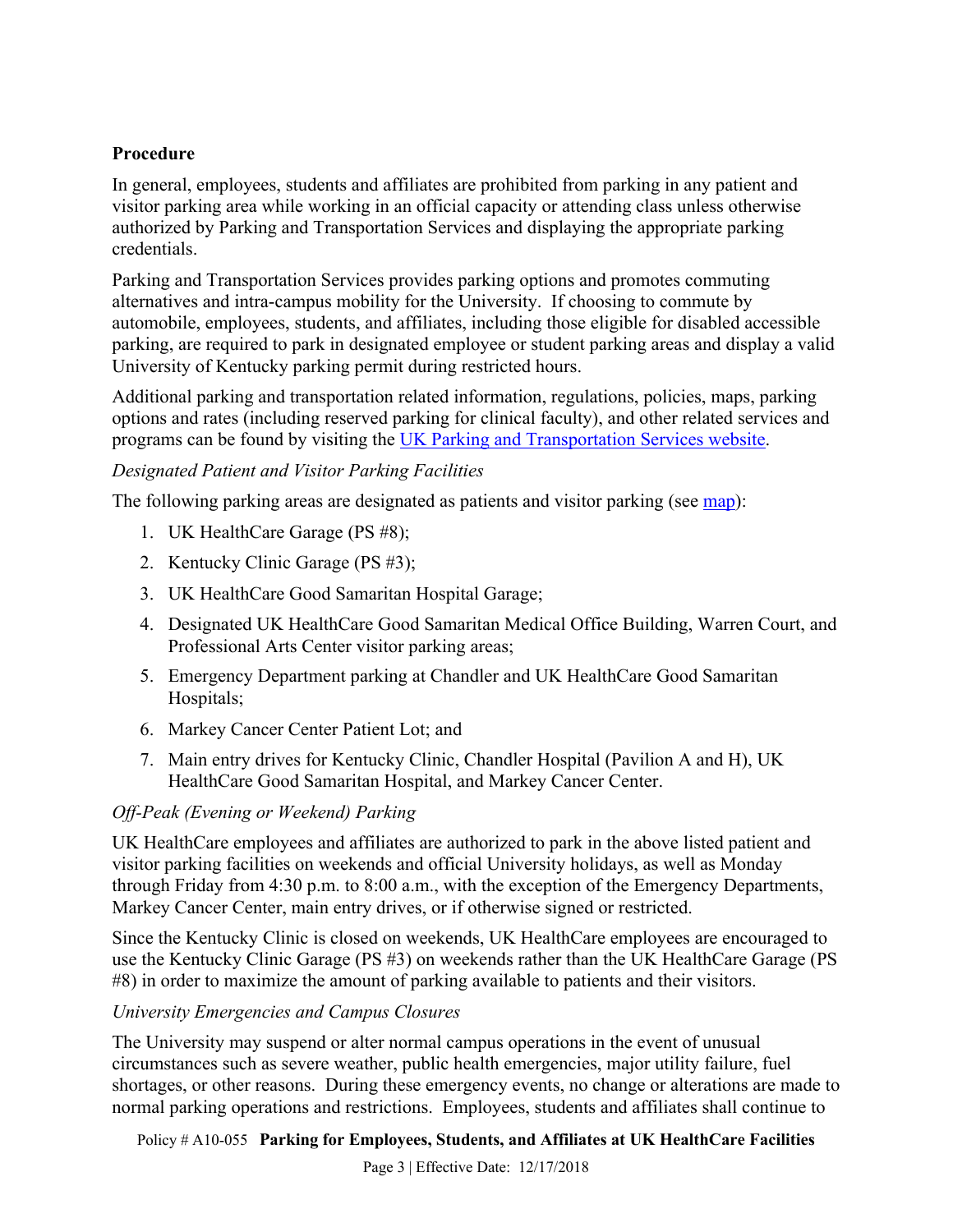abide by the policies outlined herein as well as those stipulated in the University's Vehicle, Parking and Permit Regulations. See also, A09-055, Plan B staffing during University Emergencies and A12-005, Winter Alert and Transportation.

### *Approved Employee, Student, and Affiliate Use of UK HealthCare Patient and Visitor Parking Facilities*

Employees, students, and affiliates may park in patient and visitor areas when in a qualified patient or qualified visitor status.

Employees, students, and affiliates are required to park in designated employee or student parking areas while working in an official capacity or attending classes, even if they have been or will be a qualified patient or qualified visitor within the same day.

Use of patient and visitor parking areas by an employee, student or affiliate, either before or after their status as a qualified patient or qualified visitor, is prohibited. Specifically, employees, students, and affiliates may park in designated patient and visitor parking areas no more than 30 minutes before a scheduled appointment and are required to remove their vehicle from the patient and visitor parking facility upon conclusion of their appointment.

# *Employee and Student Use of UK HealthCare Parking Validations*

Under no circumstances is any UK HealthCare employee, student, or affiliate to receive validation of parking charges unless accessing UK HealthCare services as a qualified patient or accompanying a qualified patient and then only for the period of treatment. Receipt of validated parking while working in an official capacity or attending classes is prohibited and may be considered misuse of University funds and a violation of University Business Procedures, the University's Ethical Principles, and Code of Conduct.

# *Use of Hospital and Clinic Main Entry Drives*

Kentucky Clinic, Chandler Hospital (Pavilion A and H), UK HealthCare Good Samaritan Hospital, and Markey Cancer Center main entry drives and associated parking are for patient drop-off and pick-up and short-term parking needs only. Use of these areas by employees, students, or affiliates is prohibited unless in a qualified patient or qualified visitor status. This includes use of these areas by employees, students, or affiliates for drop-off and pick-up prior to or upon conclusion of work, education, or research activities.

# *Special Event, Meetings, Training and Conference Parking*

Employees, students, and/or affiliates who attend special events, meetings, training, seminars, or other infrequent, unexpected, or intermittent events, no matter how infrequent and regardless of assigned work or class location, are not eligible to park in designated patient and visitor parking areas unless otherwise authorized by Parking and Transportation Services and displaying the appropriate parking credentials.

Short-term individual employee parking may be coordinated through Parking and Transportation Services at (859) 257-5757. Group parking accommodations may be coordinated through the Parking and Transportation Services special event parking coordinator at (859) 257-9680.

#### *Compliance*

Violators of this policy are subject to the applicable sanctions outlined in the University's Vehicle, Parking, and Permit Regulations. Additionally, UK HealthCare employees in violation